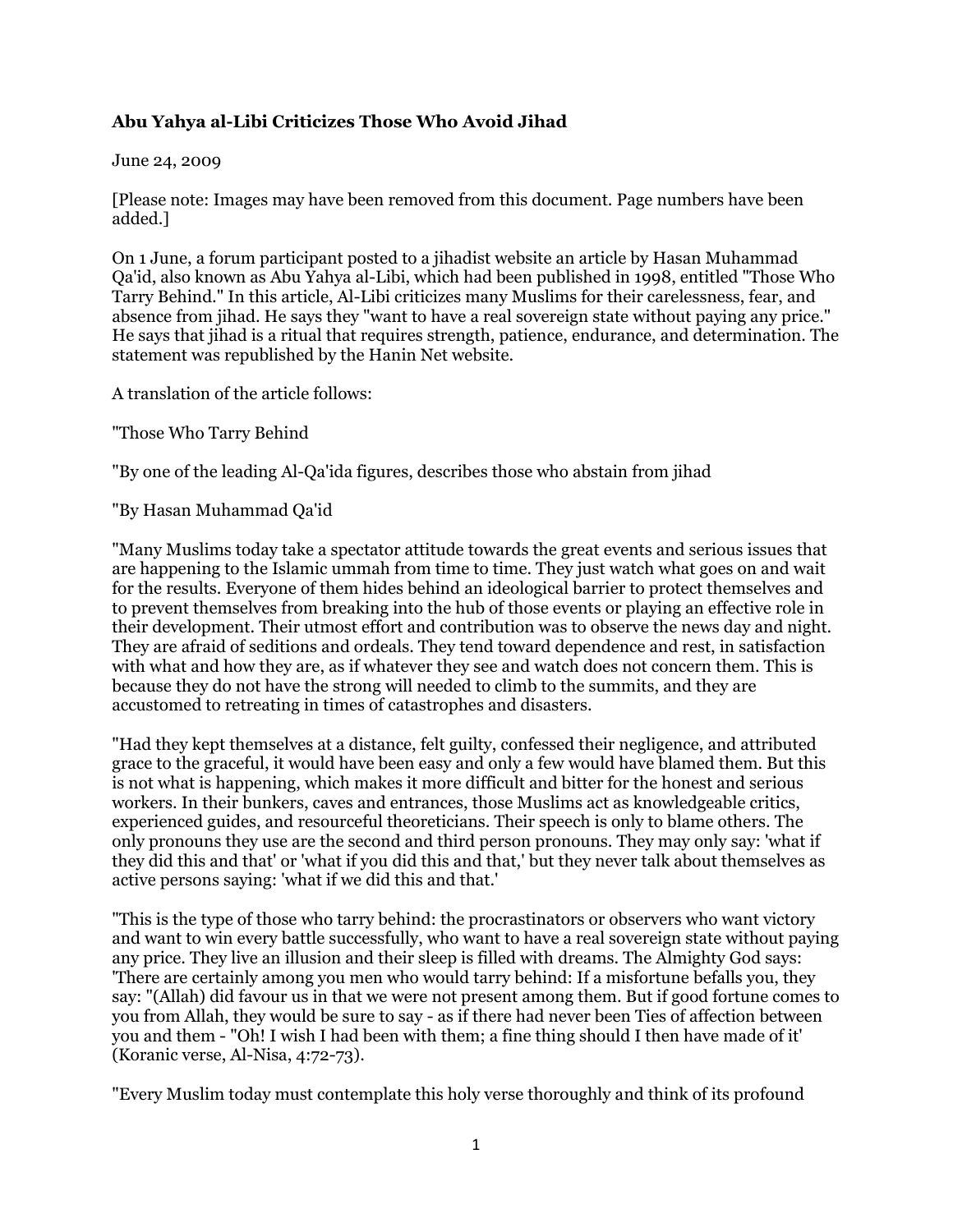meanings and indications, which reveal the hidden elements of alien intruders in the Islamic unity, even though they might look like Muslims in appearance and name and raise Islamic slogans. However, the innermost reality in their heart and soul is distant and far away from what they look like and wear, far from the names they carry. Their innermost reality is similar to the foam that floats and appears with the floods of calamities and disasters and which exposes their weakness, intrigues and vicious intentions.

"Those are the people whose main and sole concern and interest is to see the outcomes of events and the fruit of efforts. As for exerting effort to achieve results, shouldering the burden of the means to that achievement, and overcoming the hardships for realizing the aim, they keep themselves away. All that we get from them is blame and scold, give and take, and counting and computing.

"These are the watchful who think only of the results and wait to see how the battle fighters and border defenders who stayed at night suffered the toil of traveling, the flames of sedition, and hoe they tasted the bitterness of hardship throughout their lives. These fighters are those who have never retreated or slackened on their way for fear of an enemy's threat or a friend's blame, whose hearts have not experienced doubt in their faith that they shall be winners in both cases: either with victory or with martyrdom. Consequently, hardships become easy for them to deal with, doors are open for them, crises are manageable, and disasters and setbacks are trivial for them.

## "Jihad and Verification

"In the ritual of jihad, the concept matches the name. It is not as some people want it to be these days in their imagination and wishful thinking, where they wish it to be nothing but a quiet journey and a happy shift that carries them to the destination without effort, toil, ordeal, sweat, or blood. This futile image can and will never exist in a ritual called 'jihad,' if we were to understand that ritual in terms of its realistic Shari'ah truth, not just the fallacy of imagination.

"Verification is an integral part of this purely 'verified' ritual. It encompasses all sorts of suffering, seditions and ordeals, which include defeats, disposition, captivation, taking of lives, loss or shortage of resources, hunger, fear, travel hardships, staying up at night, abandonment of friends and deserting homelands, and all other troubles and hardships that the word 'jihad' denotes.

"God the Almighty says: 'And We shall try you until We test those among you who strive their utmost and persevere in patience; and We shall try your reported (mettle)' (Koranic verse, Muhammad, 47:31), and He the Almighty says: 'Did ye think that ye would enter Heaven without Allah testing those of you who fought hard (In His Cause) and remained steadfast?' (Koranic verse, Al Imran, 3:142). Everyone on the path of jihad must keep this important truth always in mind and apply it physically, lest their feet slip and dreams evaporate at the first sedition or temptation.

"The Holy Koran does not neglect this truth, but expresses it in great detail and stress through the great educational lessons that followed the early Muslim conquests, especially those where the Muslims suffered a great loss and damage like that of Uhud. In forwarding these sublime and immortal lessons, the Holy Koran does not only inspire hope of victory and winning in the hearts and souls of Muslims, but it also guides them to take anticipation of defeat and calamity as something always expected, so that they might not be shocked by hardships. With this, the Koran also purifies the Islamic ranks of those who cannot tolerate those hardships, who separate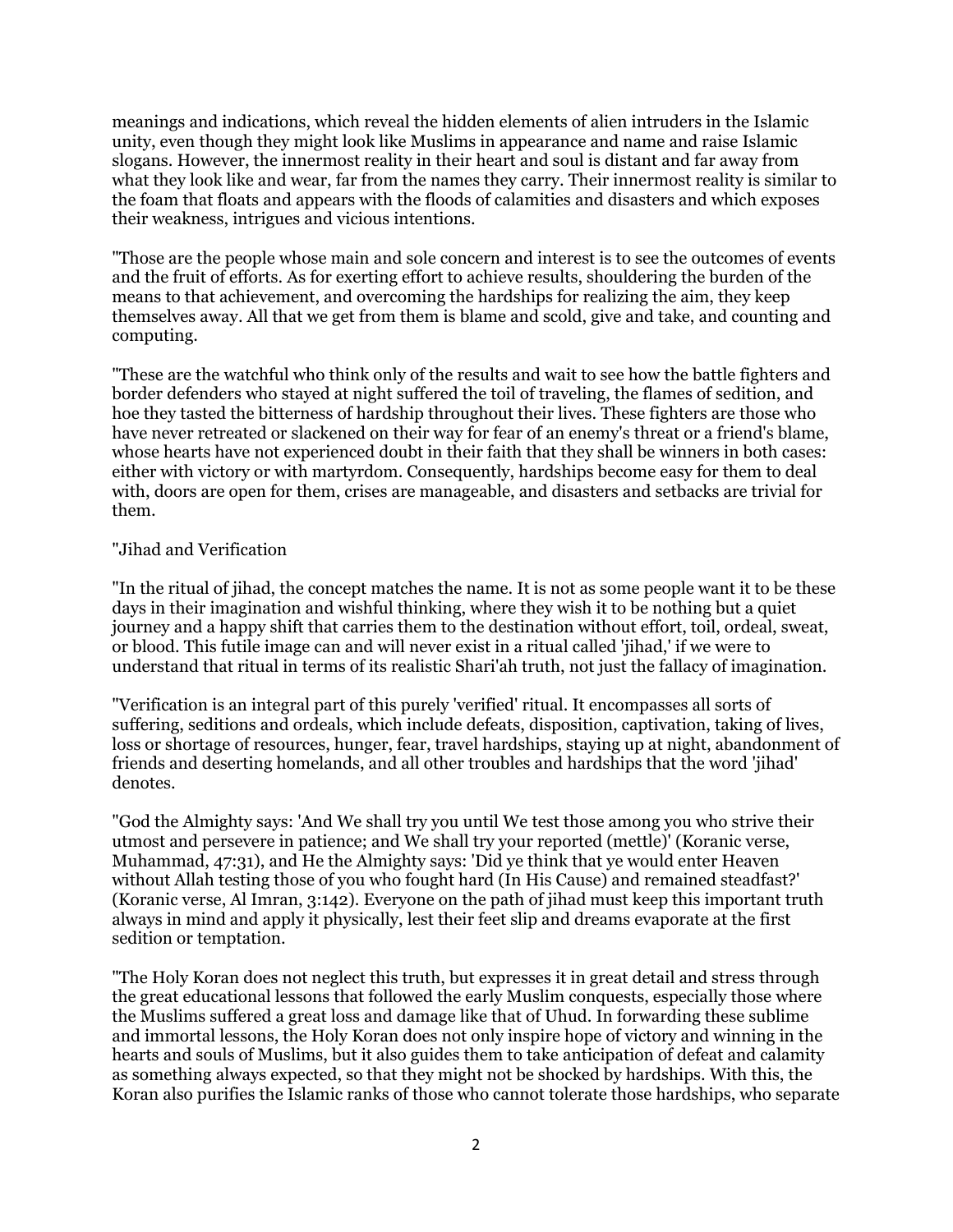themselves from combat because they are not qualified for it, and who only share when they are certain of victory in every battle and getting war booty every time. Furthermore, the Holy Koran urges the afflicted mujahidin not to let affliction and calamity discourage or weaken them or their belief. In it, God says: 'So lose not heart, nor fall into despair: For ye must gain mastery if ye are true in Faith. If a wound hath touched you, be sure a similar wound hath touched the others. Such days (of varying fortunes) We give to men and men by turns: that Allah may know those that believe, and that He may take to Himself from your ranks Martyr-witnesses (to Truth). And Allah loveth not those that do wrong' (Koranic verse, Al Imran, 2:139.140), and He the Almighty says: 'And slacken not in following up the enemy: If ye are suffering hardships, they are suffering similar hardships; but ye have Hope from Allah, while they have none. And Allah is full of knowledge and wisdom' (Koranic verse, Al-Nisa, 4:104).

"Do we not know what happened on the day of Uhud to the best of all creation, may God's prayer and peace be upon him, and his honest companions, may God be pleased with them, when they were surprised, particularly after their decisive victory in Badr, when they had been less in numbers and munitions than their enemy. They wondered in astonishment 'Whence is this?' and the Koran gave them a clear answer, saying; 'Say (to them): "It is from yourselves"' (Partial Koranic verse, Al Imran, 3:165). Although that calamity was caused by the disobedience of the archers, it also includes a wise lesson, which gives those afflicted believers a great benefit, as stated in God's saying: 'What ye suffered on the day the two armies Met, was with the leave of Allah, in order that He might test the believers,- And the Hypocrites also. These were told:

"Come, fight in the way of Allah, or (at least) drive (The foe from your city)." They said: "Had we known how to fight, we should certainly have followed you." They were that day nearer to Unbelief than to Faith' (Koranic verse, Al Imran 3:166-167).

"As there is affliction to test those who believe and those who do not, so there is in jihad. This is to distinguish the true mujahidin from the pretending hypocrites, so that the honest and faithful ones who keep their patience and forbearance and who do not change or alter become worthy of shouldering the responsibility, keeping and maintaining it, and performing its obligations to the best of their abilities. This is because they learned its value, paid all sacrifices for it, suffered all sorts of harm, but never became weak, never surrendered, and never discouraged their brothers.

"The Temporal Scale is the Religion of Those Who Tarry Behind

"Foam has no place in the hard ritual of jihad, which the Holy Koran says is prescribed for us: 'Fighting is prescribed for you, and ye dislike it. But it is possible that ye dislike a thing which is good for you, and that ye love a thing which is bad for you. But Allah knoweth, and ye know not' (Koranic verse, Al-Baqarah, 2:216), especially during this age, in which suspicions are countless, lusts and desires are versatile, and infidelity and its people have acquired power and audacity against Muslims, conducted conferences, and made deals and agreements to eliminate Islam. Muslims, as we can see now, are scattered here and there, where the others can hunt them. Now, an honest Muslim can hardly find a home. Under these harsh circumstances, only honest and devout faithful believers can withstand the burdens of the tough ritual of jihad. They are not 'reckless' or 'rash,' as some of those who tarry behind and slacken call them.

"Those who tarry behind and the discouragers who measure winning battles according to results they format from their own perspective have only two things to which they refer and on which they rely when assessing battles, namely disaster or victory. But their criteria are abstract from a temporal perspective. They never give a thought to the criteria of the hereafter or the rewards scale. That is why the hidden thoughts and concealed stratagem that reflect their measurements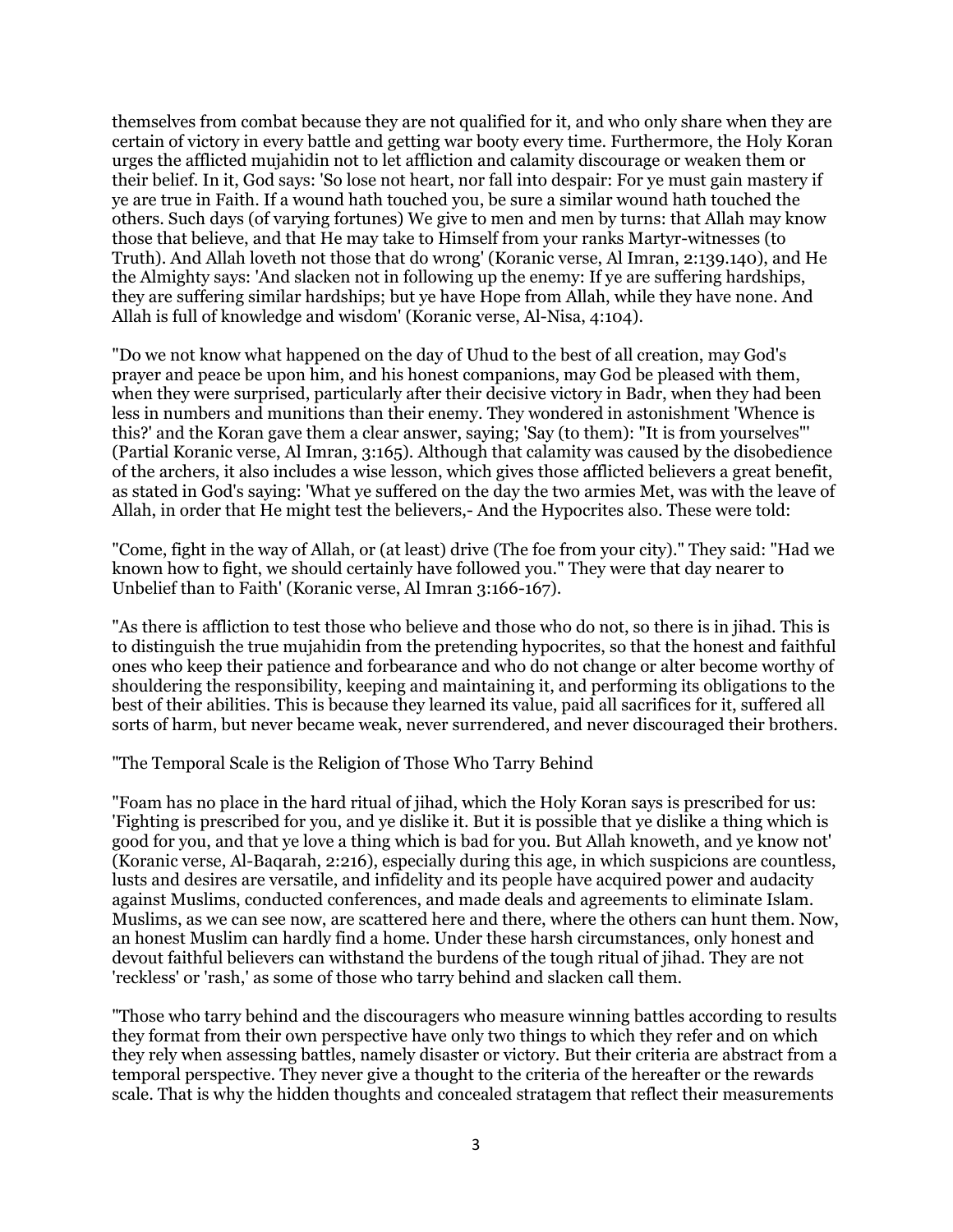and standards appear at the first blow of a disastrous storm. They become like ashes in a strong wind on a stormy day. They are carried wherever it takes them and are discarded whenever it cools down, because they are light, humble, and imbalanced. During times of disaster, you would find one of them saying cheerfully: '(Allah) did favour us in that we were not present among them.' (Partial Koranic verse, Al Nisa, 4:72) Therefore, you see them counting their conditions, survival, and reflection as favors from God for which they have to thank Him.

"Those who tarry behind are not satisfied with just this vicious and filthy description. In addition, they still look for a comrade and a buddy to amuse them, share their suspicions and exaggerations with, discourage his aspirations, give him excuses, and search for different justifications not to join the combatants in battle. They also arm themselves with justifications in case they are accused of laziness. They wait and loiter until the end of the battle, so that when the disaster happens, according to their understanding and knowledge, they appear wise and expert in understanding events. They use such excuses as clear proof against those who were afflicted by the disaster, asking them to abide by their thoughts and follow their footsteps.

"But if the other thing happens, if jihad's balance prevails and the victory banners flutter, if triumph's signs brighten and the combatants gain lots of loot and reward, it is as if they have no friendship with them, just wallowing. They leave in anger and dismay, repenting and bemoaning their conscience with zeal. In their remorse, they struggle with sobbing and in regret cry: "'Oh! I wish I had been with them; a fine thing should I then have made of it!' (Partial Koranic verse, Al Nisa, 4:73).

"They neither deny nor appreciate the efforts that those victorious people endured, the tests and predicaments they suffered, the plights and disasters they successively went through, and the unbearable difficulties they came across until they reached the zenith of victory and the status of the elites. They did not think of taking part in this victory to add weight to their count of good deeds by helping and supporting their brothers. Instead, they are watchful and hesitant. They are hesitant because of the horrible notion of going into battle, which rings strongly in their heart, although the desire for attaining loot attracts them strongly. However, they prefer tarrying behind to going to battle. They choose places of comfort over places of war and fighting like heroes. All this because they see only with one eye and weigh with one balance, the balance of imbalanced results. By this, they know profits and losses; wisdom, recklessness, experience, and superficiality; and victory and defeat. In situations of disaster, defeat, captivity, or killing, you will find them thankful to God for being a survivor, mocking and feeling pity for other martyrs. When the loot is distributed, they blame themselves for what they did not secure, envying the mujahidin for the loot their swords and efforts reaped and for the honor and precedence they achieved. They stay behind and discourage people from making jihad by testing and opposing them, who when they suffer a disaster in joy and delight or when they are happy with their victory and triumph, they are in agony and dismay. We seek God's protection from disappointment!

"For this reason, this Koranic verse came after mentioning the state of those who discourage others and after showing the correct and indisputable balance with which the conditions of jihad should be weighed. It challenges the imbalanced scale used by those who tarry behind as a measurement, on which they rely and take shelter. God says: "'Let those fight in the cause of Allah Who sell the life of this world for the hereafter. To him who fighteth in the cause of Allah, whether he is slain or gets victory - Soon shall We give him a reward of great (value)' (Koranic verse, Al Nisa, 4:74). It is the balance of the great reward, in which the two scales are equal: either killing or being victorious. Maybe killing is more rewardable, more honorable, more weighable, and more deserving. This is what those discouragers do not understand and what